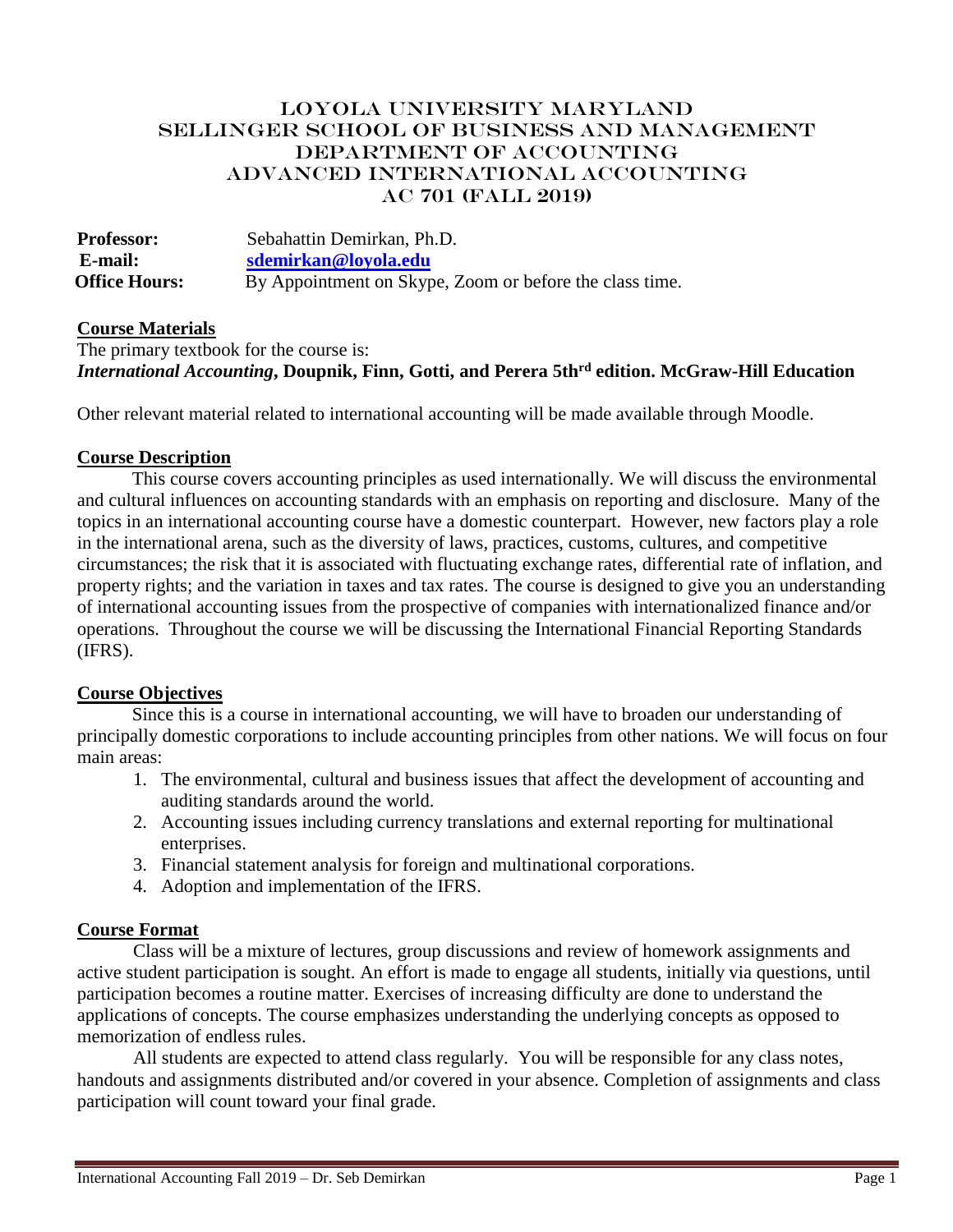I will expect that as we begin each new chapter you will have read the chapter before class and have written up assigned questions and completed cases and/or exercises. Class participation is vital to the success of this course. Class discussion is organized around the discussion questions at the end of each chapter and written assignments. I will call on you in class, so be sure you are adequately prepared. The quality of comments is more important than the quantity.

### **Course Expectations**

Each student is responsible for all assignments on the syllabus, made in class, and on Moodle. Homework is assigned for every class and you can expect to spend 3 to 4 hours per class of preparation outside of class time. You are expected to have read each assigned chapter before the class period for discussion and participation purposes.

# **Course Grading**

Your final course grade will be determined as follows:

| Participation                 | $10\%$ |
|-------------------------------|--------|
| <b>Connect Online HWs</b>     | 20 %   |
| Midterm Exam                  | 20 %   |
| Final Exam (comprehensive)    | 30 %   |
| <b>Research Paper Project</b> | 20 %   |
| Total                         | 100\%  |

## **Participation (10 %)**

Class participation will reflect quality participation in discussions of course topics and assignments, your overall preparation for class, and your ability to explain and demonstrate a solution, lead a group discussion, and answer questions regarding the case.

# **Mc-GrawHill Connect Online HW (20%)**

Please register online following the link<https://connect.mheducation.com/class/d-sebahattin-fall19> to access the Connect online HW platform. This platform comes with all resources you will need to prepare the class.

# **Exams (1 midterm 20%– 1 final 30%)**

One midterm exam and a comprehensive final exam. Exams are closed-book, closed-notes.

# **Research Paper Project (20 %)**

This is a team project involving 4/5 students. Each team will pick a country (other than the United States, Canada, and Israel – different rules are in place for these countries, and countries chosen in previous class).

The paper involves a report including a critique of the informativeness of a set of corporate annual reports from companies within the country of choice. You should evaluate the quality of the information provided by the companies from the prospective of a potential investor. You should discuss the strengths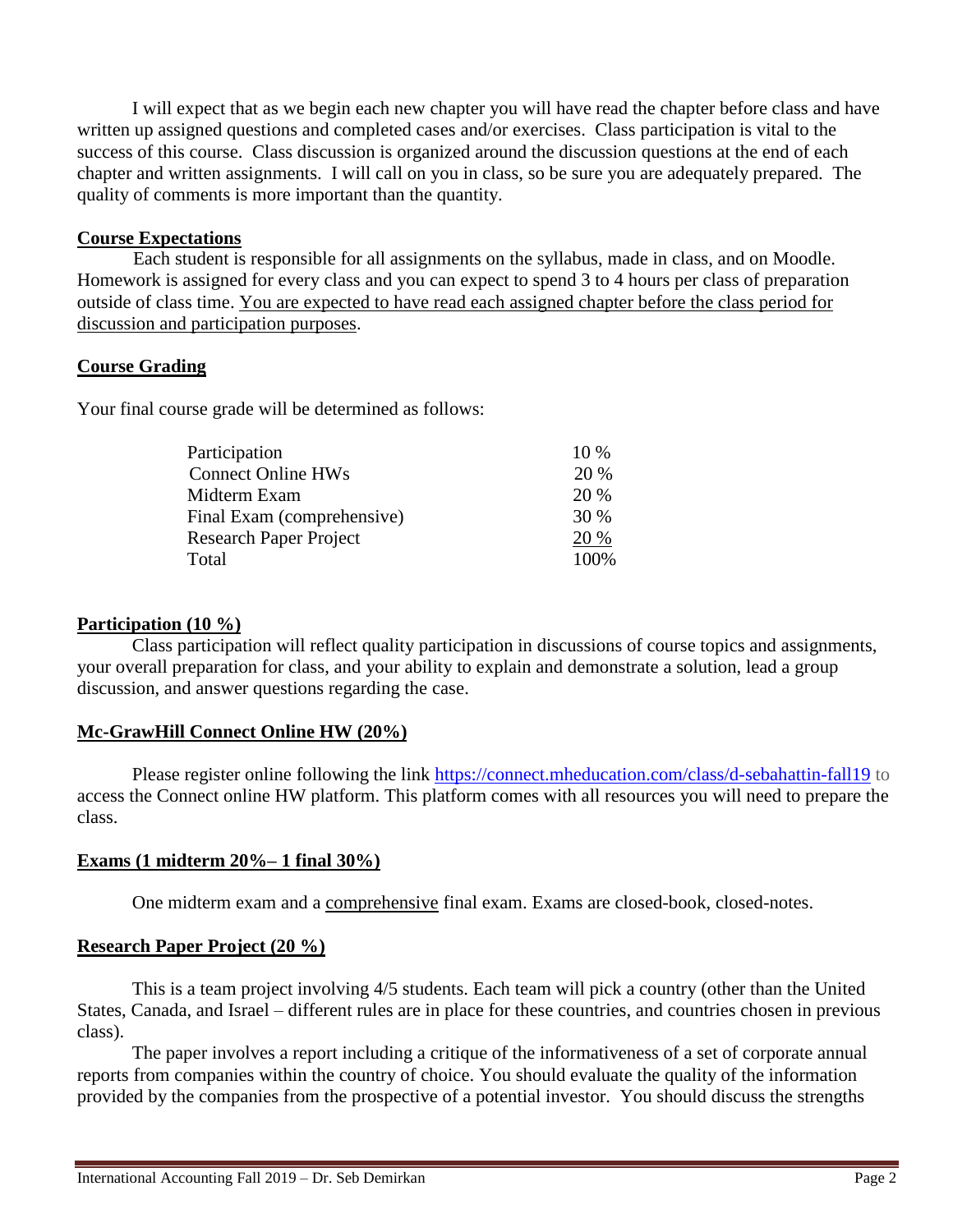and weaknesses of the annual report disclosures in terms of whether they provide relevant, reliable, useful information to international investors.

Some background of the companies, the reasons behind their strategy for raising international capital, and the GAAP of the home country should also be included in your paper. Moreover, you should present demographic information, factors affecting the development of accounting practices including cultural and professional factors discussed by Hofstede and Gray, and examples in your company's financial statements and related disclosures that illustrate the uniqueness of accounting practices for that country.

There is a 25 minute in-class presentation of each paper. Oral presentations are scheduled for last 2 weeks of class times depending on the coverage of the chapters. PowerPoint will be available for the presentations. All written papers are due after the thanks giving week class (December 5th, 2019) and will be submitted online through Moodle and TurnitIn. The term paper and presentation are worth 20%.

Here are some rules, hints, suggestions for the term paper and presentation:

- (1) The paper should be typed and double-spaced. Follow the Accounting Review style format for citations and the reference list. The body of the paper should be 3,000 to 3,750 words (roughly 12 to 15 pages).
- (2) Your choice of country will be handled on a first-come, first-served basis, with a different country as specified above - for each team.
- (3) Each teammate has primary responsibility for one annual report. Thus, for instance, a five-person team analyzes five annual reports.
- (4) The annual report should be the most recent one available.
- (5) Many annual reports are now available on the Internet.
- (6) Some companies now split the annual report into two or more separate reports: one containing financial statements, another containing a review, and sometimes a sustainability report. If your company does this, then your critique should encompass the entire set of reports.
- (7) The paper and the presentation must be a professional, integrated, coordinated team effort, not a collection of individual efforts.
- (8) All the members must speak in the in-class presentation.

# **Grade Distribution**

The departmental general guideline for the grade distribution follows:

| <b>GRADE</b> | <b>PERCENTAGE</b>  |  |
|--------------|--------------------|--|
| $\mathbf{A}$ | Above 93.0%        |  |
| $A-$         | 93.0% to 90.0%     |  |
| $B+$         | 89.9% to 87.0%     |  |
| B            | 86.9% to 83.1%     |  |
| $B -$        | 83.0% to 80.0%     |  |
| $C+$         | 79.9% to 77.0%     |  |
| $\mathsf{C}$ | 76.9% to 73.1%     |  |
| $C-$         | 73.0% to 70.0%     |  |
| $D+$         | 69.9% to 67.0%     |  |
| D            | 66.9% to 60.0%     |  |
| $\mathbf{F}$ | <b>Below 60.0%</b> |  |
|              |                    |  |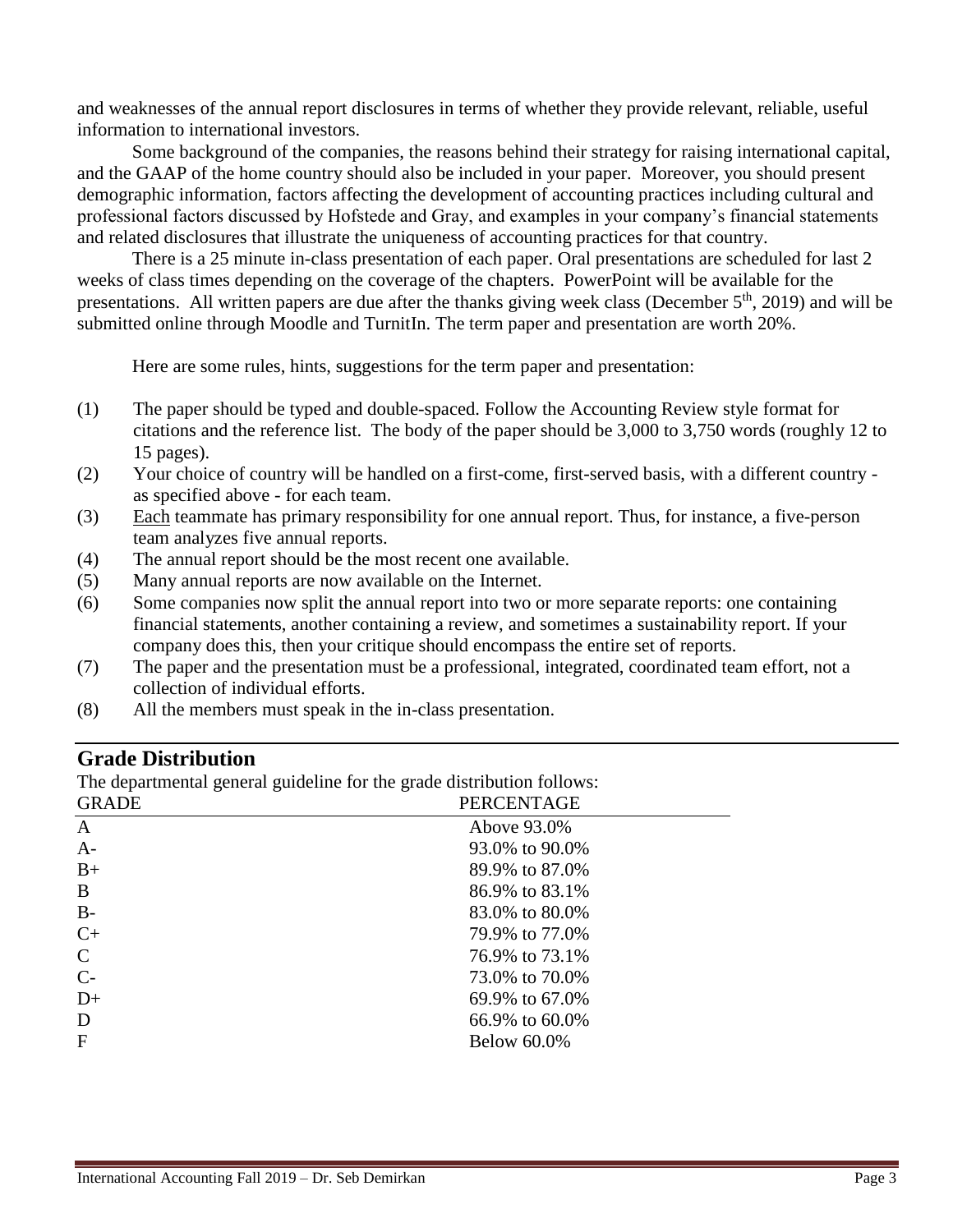**Classroom Etiquette:** Students are requested to not bring cell phones to class; if brought to class, they should be turned off and kept out of sight.. Also, students should make every effort to be present at the start of each class and remain seated throughout the entire class period unless you have a personal emergency. Quizzes, many times will be conducted at either the beginning or end of class. As explained below, if you miss a quiz you will not be allowed to make it up.

**International Financial Reporting Standards:** U.S. GAAP is no longer the only game in town. There is a movement towards International Financial Reporting Standards, IFRS, an integral part of the course. Currently there is a movement towards convergence of U.S.GAAP and IFRS. The Hoyle text highlights current similarities and differences between the two systems and future expected developments as we move towards one set of standards. Students should be aware of this discussion, and we will spend time in class discussing the issues.

**Academic Honesty:** Students assume a duty to conduct themselves in a manner appropriate to the University's mission as an institution of higher learning. The first obligation of a student is to pursue conscientiously the academic objectives which they have set. This means that students will do their own work and avoid any possibility of misrepresenting anyone else's work as their own. Nor will the University condone cheating. "Cheating" is using unauthorized assistance or material for the use of another in such a way that work or knowledge which is not the student's own is represented as being so. Avoiding cheating involves refusing to give or receive assistance from other students, books, notes (unless specifically permitted by the instructor) on course tests, quizzes, and codification research assignments.

Loyola University Maryland has adopted an Honor Code as has the Department of Accounting. Students are expected to uphold these Honor Codes. Students violating the Honor Codes will be appropriately reprimanded. See your Loyola Undergraduate Catalog for additional information regarding violations of the Honor Code.

# **Students with Disabilities**:

To request academic accommodations due to a disability, please contact the Disability Support Services Office at (410)617-2062. If you have a letter from their office indicating that you have a disability which requires academic accommodations, please present the letter to me so we can discuss the accommodations that you might need in this class.